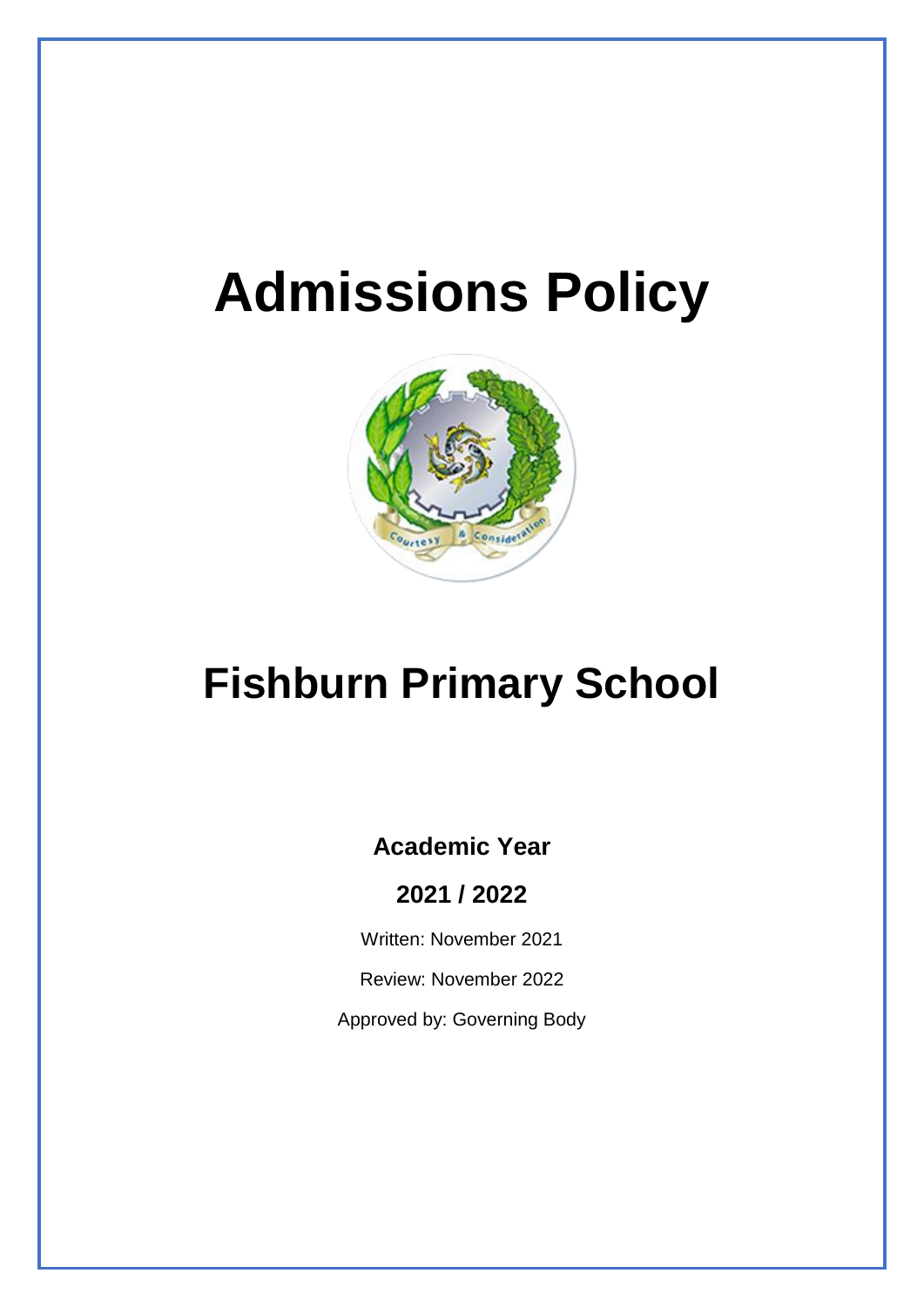## **Contents**

### <span id="page-1-0"></span>**1. Aims**

This policy aims to:

- Explain how to apply for a place at the school
- Set out the school's arrangements for allocating places to the pupils who apply
- Explain how to appeal against a decision not to offer your child a place

### <span id="page-1-1"></span>**2. Legislation and statutory requirements**

This policy is based on the following advice from the Department for Education (DfE):

- [School Admissions Code 2021](https://www.gov.uk/government/publications/school-admissions-code--2)
- > [School Admission Appeals Code](https://www.gov.uk/government/publications/school-admissions-appeals-code)

The school is required to comply with these codes, and with the law relating to admissions as set out in the [School](http://www.legislation.gov.uk/ukpga/1998/31/contents)  [Standards and Framework Act 1998.](http://www.legislation.gov.uk/ukpga/1998/31/contents)

## <span id="page-1-2"></span>**3. Definitions**

The **normal admissions round** is the period during which parents can apply for state-funded school places at the school's normal point of entry, using the common application form provided by their home local authority.

**Looked after children** are children who, at the time of making an application to a school, are:

- $\blacktriangleright$  In the care of a local authority, or
- Being provided with accommodation by a local authority in exercise of its social services functions

**Previously looked after children** are children who were looked after, but ceased to be so because they:

- Were adopted under the Adoption Act 1976 or the Adoption and Children Act 2002, or
- Became subject to a child arrangements order, or
- > Became subject to a special guardianship order
- This includes children who appear to have been in state care outside of England and have ceased to be in state care due to being adopted.

A child reaches **compulsory school age** on the prescribed day following his or her fifth birthday (or on his or her fifth birthday if it falls on a prescribed day). The prescribed days are 31 December, 31 March and 31 August.

## <span id="page-1-3"></span>**4. How to apply**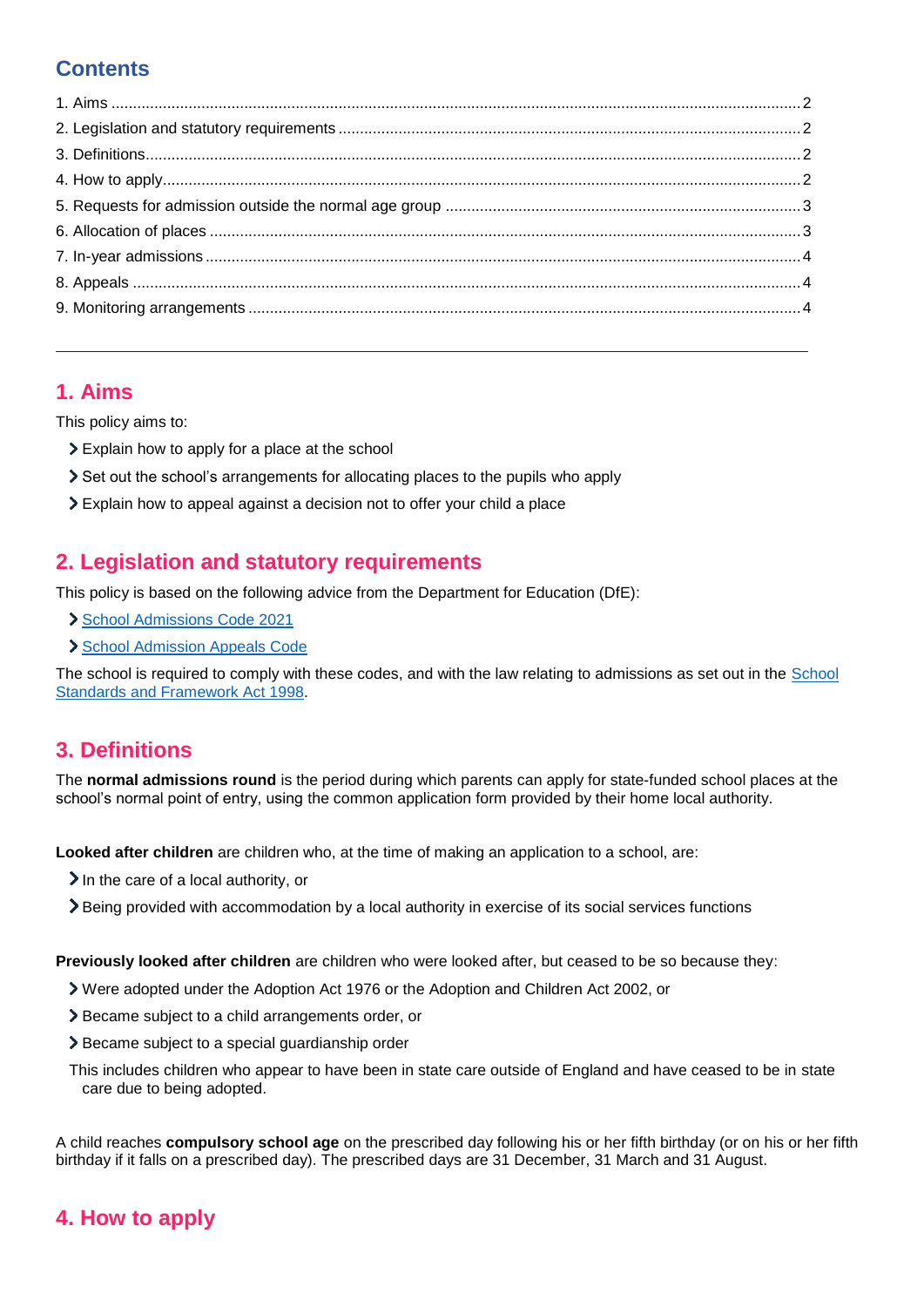For applications in the normal admissions round you should use the application form provided by your home local authority (regardless of which local authority the schools are in). You can use this form to express your preference for a minimum of 3 state-funded schools, in rank order.

You will receive an offer for a school place directly from your local authority.

Please note, pupils already attending our nursery will not transfer automatically into the main school. A separate application must be made for a place in reception.

### <span id="page-2-0"></span>**5. Requests for admission outside the normal age group**

Parents are entitled to request a place for their child outside of their normal age group.

Decisions on requests for admission outside the normal age group will be made on the basis of the circumstances of each case and in the best interests of the child concerned. In accordance with the School Admissions Code, this will include taking account of:

- > Parents' views
- Information about the child's academic, social and emotional development
- Where relevant, their medical history and the views of a medical professional
- Whether they have previously been educated out of their normal age group
- Whether they may naturally have fallen into a lower age group if it were not for being born prematurely
- > The headteacher's views

Wherever possible, requests for admission outside a child's normal age group will be processed as part of the main admissions round. They will be considered on the basis of the admission arrangements laid out in this policy, including the oversubscription criteria listed in section 6. Applications will not be treated as a lower priority if parents have made a request for a child to be admitted outside the normal age group.

Parents will always be informed of the reasons for any decision on the year group a child should be admitted to. Parents do not have a right to appeal if they are offered a place at the school but it is not in their preferred age group.

### <span id="page-2-1"></span>**6. Allocation of places**

#### **6.1 Admission number**

The school has an agreed admission number of 30 pupils for across school.

#### **6.2 Oversubscription criteria**

All children whose education, health and care (EHC) plans name the school will be admitted before any other places are allocated.

If the school is not oversubscribed, all applicants will be offered a place.

In the event that the school receives more applications than the number of places it has available, places will be given to those children who meet any of the criteria set out below, in order until all places are filled.

- 1. Highest priority will be given to looked after children and all previously looked after children who apply for a place at the school.
- 2. Priority will next be given to children on the basis of social or medical need.
- 3. Priority will next be given to children of staff at the school, in either of the following circumstances: a) The member of staff has been employed at the school for 2 or more years at the time at which the application for admission to the school is made, or b) The member of staff is recruited to fill a vacant post for which there is a demonstrable skill shortage
- 4. Priority will next be given to children with siblings at the school. Siblings include step siblings, foster siblings, adopted siblings and other children living permanently at the same address. Priority will not be given to children with siblings who are former pupils of the school.

#### **6.4 Tie break**

In the case of 2 or more applications that cannot be separated by the oversubscription criteria outlined above, the school will use the distance between the school and a child's home as a tie breaker to decide between applicants. Priority will be given to children who live closest to the school. Distance will be measured in a straight line from the child's home address to the school's front gates on East View. A child's home address will be considered to be where he/she is resident for the majority of nights in a normal school week.